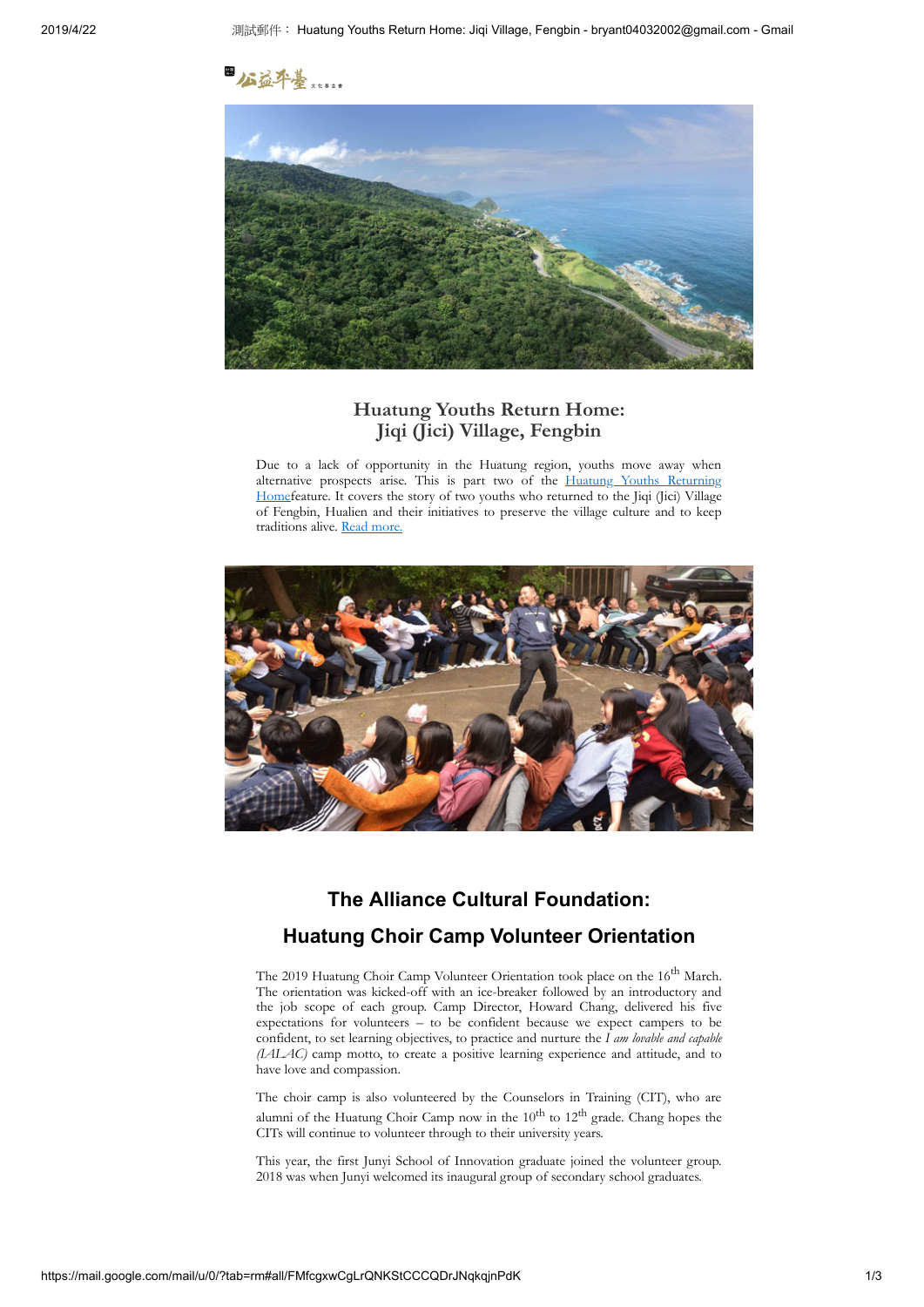

# **The Alliance Cultural Foundation:**

### **Hualien Seven Kilometers to Happiness Festival**

1-2 March marks the Hualien Seven Kilometers to Happiness Festival. 80-some small business shop owners, artists, aroma therapists, mobile libraries, etc. set up stalls, gave lectures. The event welcomed over 1,000 visitors enjoying local music, handicrafts, food; they learned earthquake protection, safety and precautions.

The event was sponsored by Pegatron Corporation, who established the Huatung Sustainable Growth Fund after the February 2018 earthquake. The fund supported the Hualien Seven Kilometers to Happiness project, and in 2019, it sponsored several events and projects at the disaster area such as the Fault Line and the Hualien Seven Kilometers to Happiness Festival.



### **Junyi School of Innovation:**

### **Cultural exchange with Friends Seminary**

22-23 March, was when the Junyi School of Innovation and Friends Seminary cultural exchange took place. On the first day, 16 Friends Seminary teachers and students participated in Junyi's 8<sup>th</sup> and 9<sup>th</sup> grade English, Social Studies and Global Connections class. They separated into groups, played games, enjoyed competitions and on-spot presentations. On the second day, they experienced the outdoors playing sports, visiting the Tiehua Music Village and the National Museum of Prehistory. Students bonded further in the boarding house, leaving an even deeper impression on each other's culture.

*Friends Seminary is a K-12 school based in Manhattan, New York.*